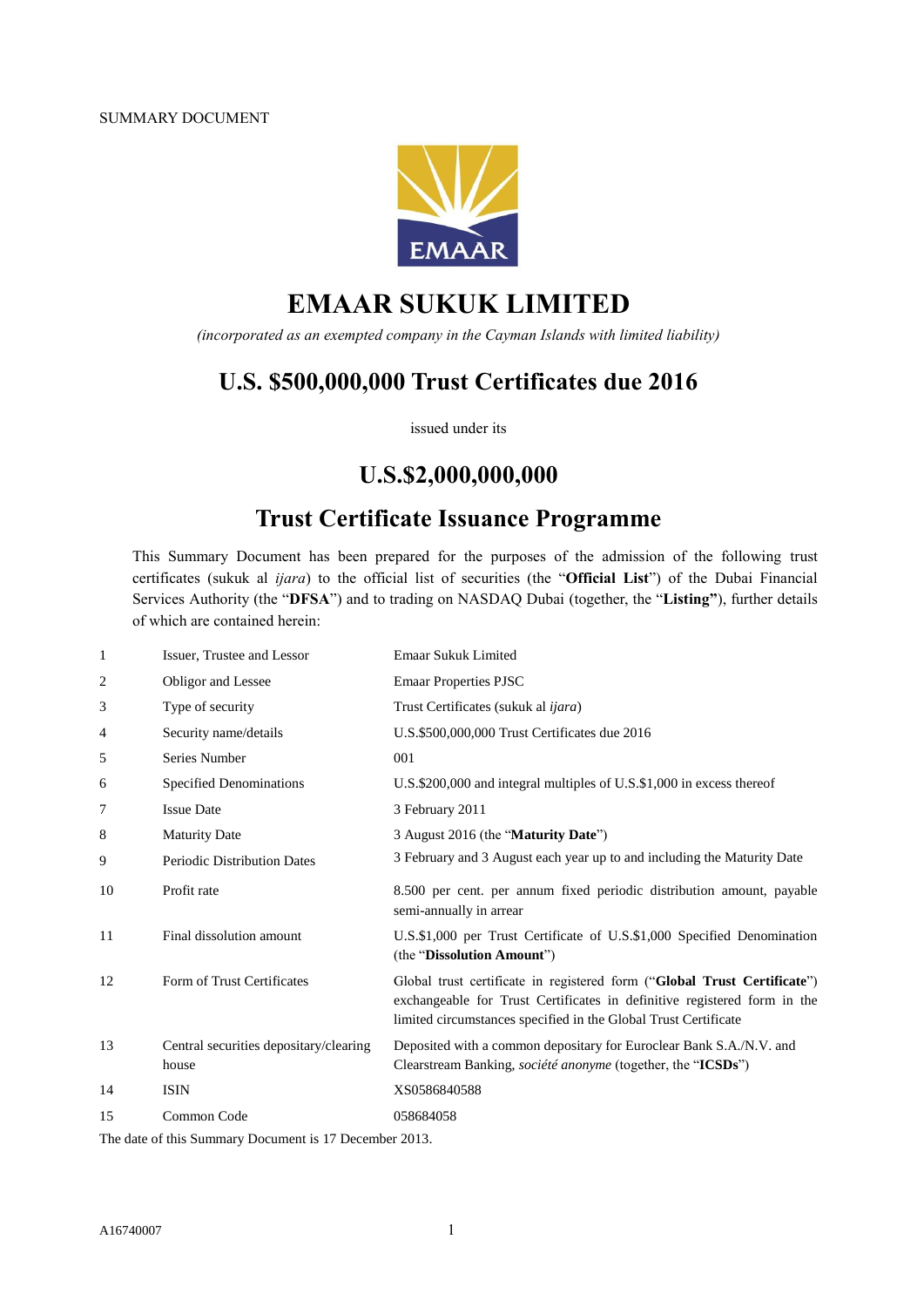Under the U.S.\$2,000,000,000 trust certificate issuance programme (the "**Programme**") described in the Base Prospectus dated 18 January 2011 (the "**Base Prospectus**"), Emaar Sukuk Limited (in its capacity as issuer, the "**Issuer**" and in its capacity as trustee, the "**Trustee**") issued U.S.\$500,000,000 trust certificates due 2016 (the "**Trust Certificates**") on 3 February 2011 (the "**Issue Date**") as Series 1 under the Programme. Such Trust Certificates were admitted to trading on the London Stock Exchange plc's regulated market and admitted to listing on the official list of the UK Listing Authority on the Issue Date.

The Issuer and Emaar Properties PJSC ("**Emaar**" and, in its capacity as obligor, the "**Obligor**") now wish to apply to the Dubai Financial Services Authority (the "**DFSA**") for the Trust Certificates to be admitted to the official list of securities maintained by the DFSA and to NASDAQ Dubai for such Trust Certificates to be admitted to trading on NASDAQ Dubai, through submission of a summary document pursuant to Rule  $2.4.1(i)(iii)$  of the DFSA Markets Rules (the "**Markets Rules**") – for the purposes thereof, the Trust Certificates are "Exempt Securities", being securities already admitted to trading on another Authorised Market Institution or Regulated Exchange (each as defined in the Markets Rules) and continuously traded thereon for more than 18 months and in respect of which the ongoing obligations for trading on the London Stock Exchange have been complied with. Accordingly, no prospectus is being prepared for the purposes of the Listing.

**The Trust Certificates constitute limited recourse obligations of the Issuer. An investment in the Trust Certificates involves certain risks. For a discussion of these risks, see "***Risk Factors***" below.**

**This Summary Document comprises a summary document for the purposes of Rule 2.4.1(i)(iii) of the Markets Rules and contains all the relevant information which is required to be disclosed pursuant to Rule 2.5.2(1)(b) of the Markets Rules for admission of Exempt Securities to trading on NASDAQ Dubai. This Summary Document should be read and construed together with the Base Prospectus and the Final Terms (as defined below). However, no offer of any Trust Certificates is being made by the Issuer, Emaar or any other party pursuant to this Summary Document or otherwise in connection with the Listing.**

No person is or has been authorised by the Issuer or Emaar to give any information or to make any representation not contained in or not consistent with this Summary Document or any other information supplied in connection with the Programme or the Trust Certificates and, if given or made, such information or representation must not be relied upon as having been authorised by the Issuer, Emaar, the Trustee, the Delegate or any of the Dealers (each as defined in the Base Prospectus).

Neither this Summary Document nor any other information supplied in connection with the Programme or the Trust Certificates (i) is intended to provide the basis of any credit or other evaluation; or (ii) should be considered as a recommendation by the Issuer, Emaar, the Trustee, the Delegate or any of the Dealers that any recipient of this Summary Document or any other information supplied in connection with the Programme or the Trust Certificates should purchase the Trust Certificates. Each investor contemplating purchasing the Trust Certificates should make its own independent investigation of the financial condition and affairs, and its own appraisal of the creditworthiness, of the Issuer and Emaar. Neither this Summary Document nor any other information supplied in connection with the Programme or the Trust Certificates constitutes an offer or invitation by or on behalf of the Issuer, Emaar, the Trustee, the Delegate or any of the Dealers to any person to subscribe for or to purchase any Trust Certificates.

No comment is made or advice given by the Issuer, Emaar, the Trustee, the Delegate or the Dealers in respect of taxation matters relating to the Trust Certificates or the legality of the purchase of the Trust Certificates by an investor under applicable or similar laws.

#### EACH PROSPECTIVE INVESTOR IS ADVISED TO CONSULT ITS OWN TAX ADVISER, LEGAL ADVISER AND BUSINESS ADVISER AS TO TAX, LEGAL, BUSINESS AND RELATED MATTERS CONCERNING THE PURCHASE OF THE TRUST CERTIFICATES.

Neither the delivery of this Summary Document nor the offering, sale or delivery of the Trust Certificates shall in any circumstances imply that the information contained herein concerning the Issuer or Emaar is correct at any time subsequent to the date hereof or that any other information supplied in connection with the Programme is correct as of any time subsequent to the date indicated in the document containing the same.

The Trust Certificates have not been and will not be registered under the United States Securities Act of 1933, as amended (the "**Securities Act**"). Subject to certain exceptions, the Trust Certificates may not be offered, sold or delivered within the United States or to U.S. persons. See ''*Subscription and Sale*'' in the Base Prospectus for further information.

This Summary Document does not constitute an offer to sell or the solicitation of an offer to buy the Trust Certificates in any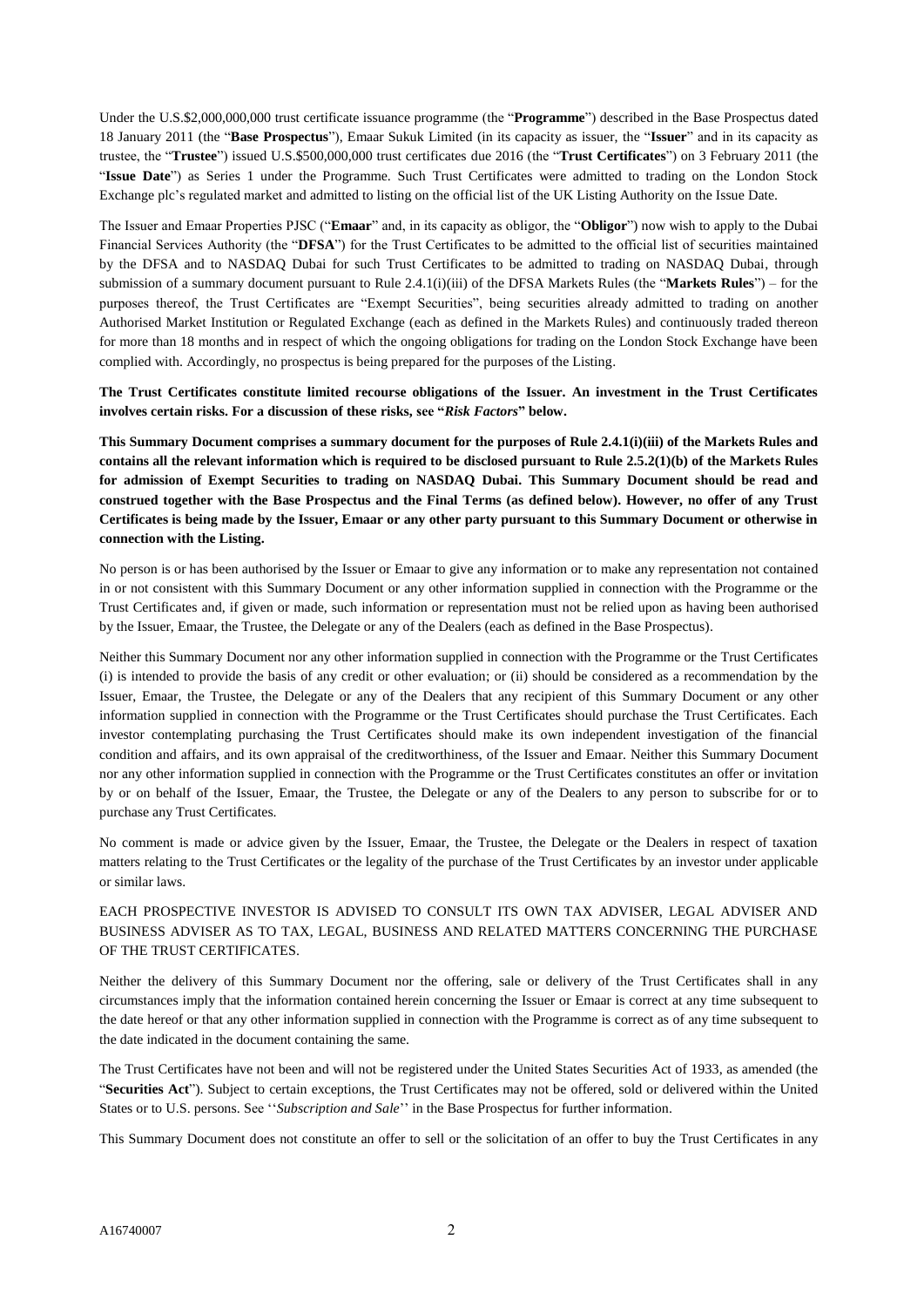jurisdiction to any person to whom it is unlawful to make the offer or solicitation in such jurisdiction. The distribution of this Summary Document and the offer or sale of the Trust Certificates may be restricted by law in certain jurisdictions. The Issuer, Emaar, the Trustee and the Delegate do not represent that this Summary Document may be lawfully distributed, or that the Trust Certificates may be lawfully offered, in compliance with any applicable registration or other requirements in any such jurisdiction, or pursuant to an exemption available thereunder, or assume any responsibility for facilitating any such distribution or offering. In particular, no action has been taken by the Issuer, Emaar, the Trustee, the Delegate or the Dealers which is intended to permit the sale of the Trust Certificates or distribution of this Summary Document in any jurisdiction where action for that purpose is required. Accordingly, the Trust Certificates may be not offered or sold, directly or indirectly, and this Summary Document may not be distributed or published in any jurisdiction, except under circumstances that will result in compliance with any applicable laws and regulations. Persons into whose possession this Summary Document or the Trust Certificates may come must inform themselves about, and observe, any such restrictions on the distribution of this Summary Document and the offering and sale of the Trust Certificates.

This Summary Document includes forward-looking statements. All statements other than statements of historical facts included in this Summary Document may constitute forward-looking statements. Forward-looking statements generally can be identified by the use of forward-looking terminology such as "may", "will", "expect", "intend", "estimate", "anticipate", "believe", "continue" or similar terminology. Although Emaar believes that the expectations reflected in its forward-looking statements are reasonable at this time, there can be no assurance that these expectations will prove to be correct.

Words and expressions defined in the Base Prospectus shall have the same meanings where used in this Summary Document unless the context requires otherwise or unless otherwise stated.

All references in this document to "U.S. dollars" and "U.S.\$" are to the lawful currency of the United States of America and references to "AED" and "dirham" are to the lawful currency of the United Arab Emirates. The UAE dirham has been pegged to the U.S. dollar since 22 November 1980. The mid point between the official buying and selling rates for the dirham is at a fixed rate of AED3.6725 = U.S.\$1.00.

In addition, all references in this Summary Document to the "UAE" are to the United Arab Emirates and references to "Dubai" are to the Emirate of Dubai.

Certain financial and statistical amounts included in this Summary Document are approximations or have been subject to rounding adjustments. Accordingly, figures shown as derivations or totals may not be exact arithmetic derivatives or aggregations of the figures to which they relate.

This summary document has been approved by the DFSA on, and is dated, 17 December 2013.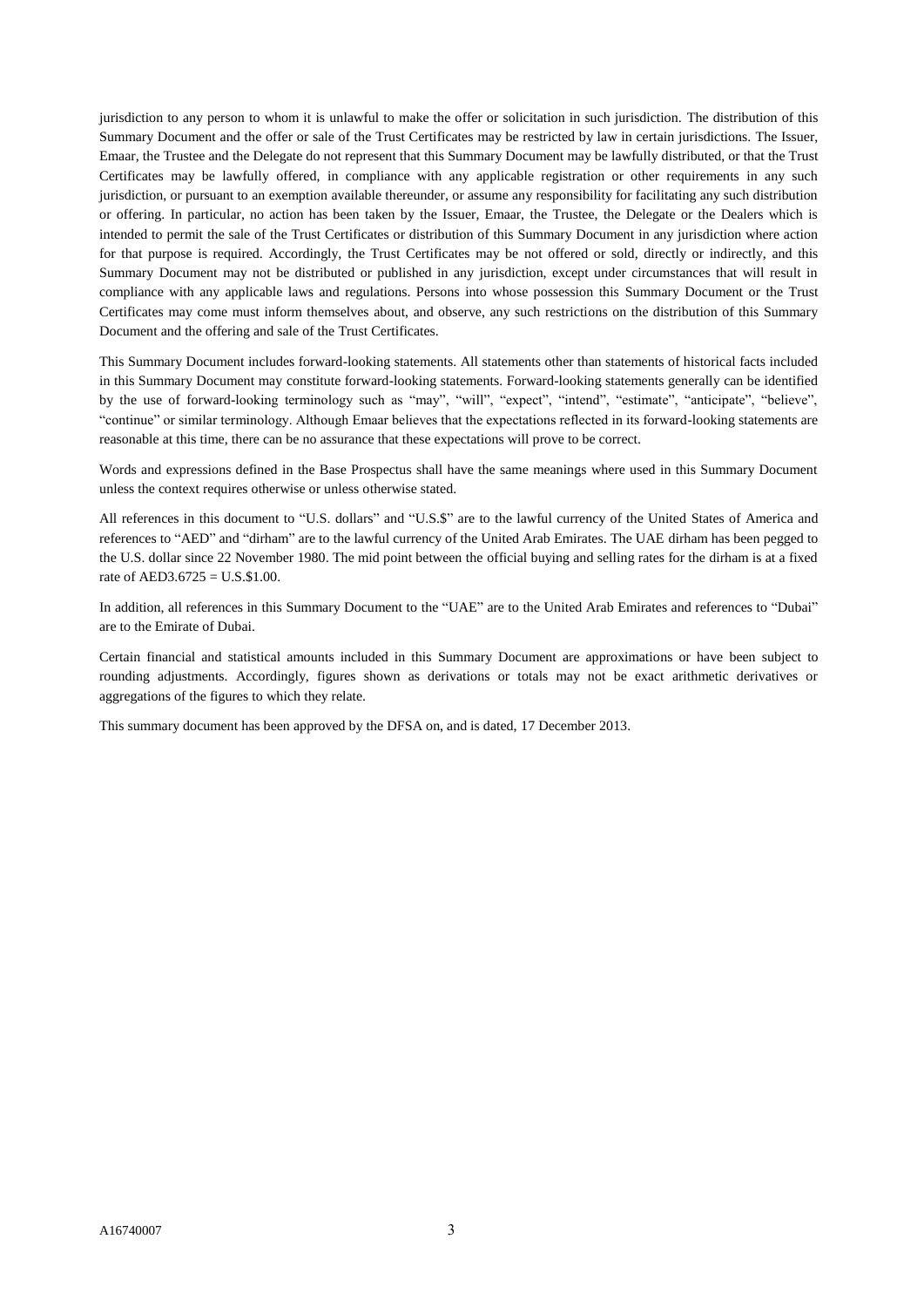## **TABLE OF CONTENTS**

## Page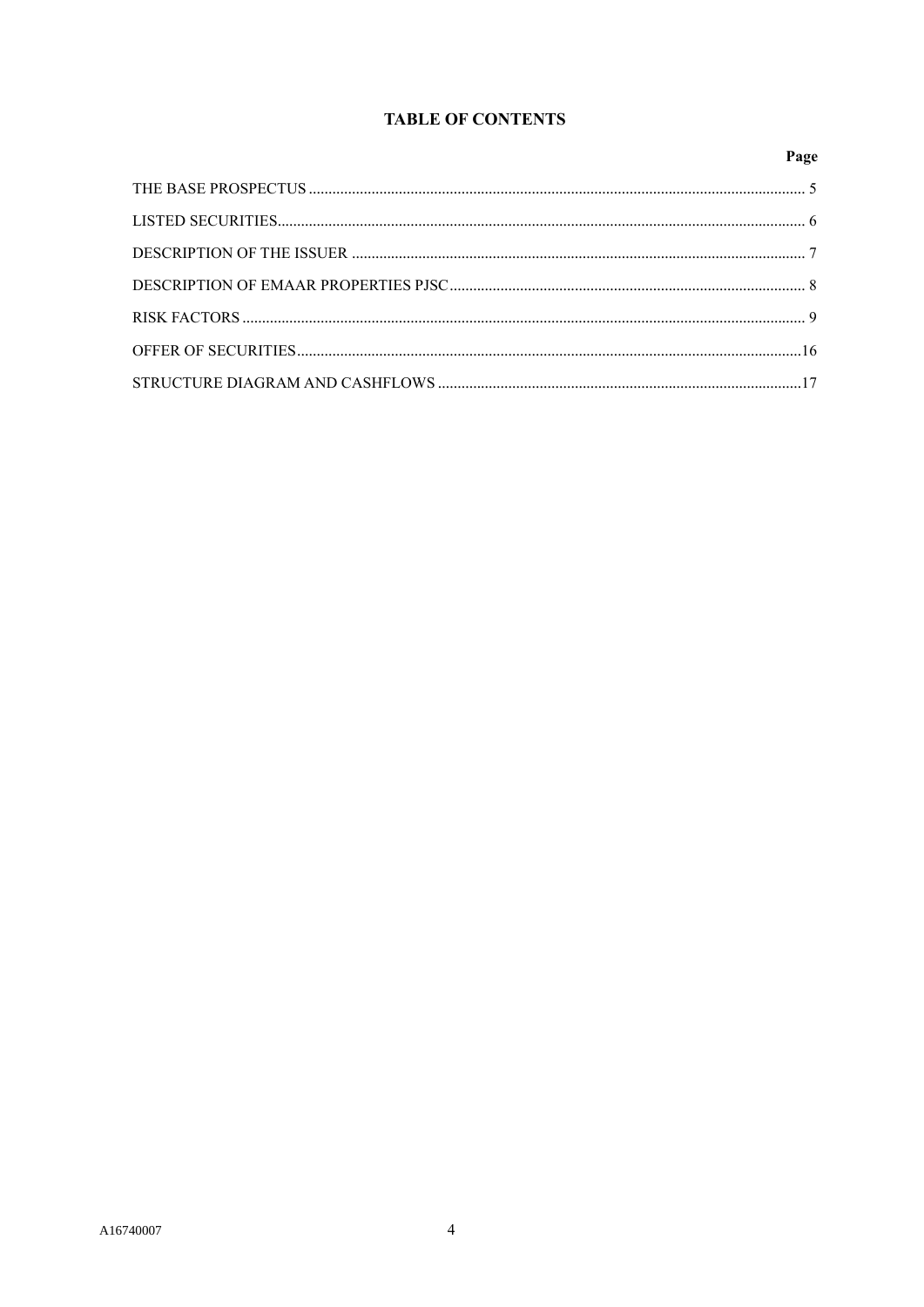#### **THE BASE PROSPECTUS**

The Base Prospectus, when published as at its date, comprised a base prospectus for the purposes of Article 5.4 of Directive 2003/71/EC and was approved by the Financial Conduct Authority (previously the Financial Services Authority) in its capacity as competent authority under the Financial Services and Markets Act 2000. The Trust Certificates were issued pursuant to the master terms and conditions as set out on pages 48 to 70 (inclusive) of the Base Prospectus (*"Terms and Conditions of the Trust Certificates"*), as supplemented by the final terms dated 1 February 2011 and executed by the Issuer and Emaar in connection with the issue of the Trust Certificates (the "**Final Terms**").

The Base Prospectus can be found at: [http://www.rns-pdf.londonstockexchange.com/rns/6794Z\\_1-2011-1-](http://www.rns-pdf.londonstockexchange.com/rns/6794Z_1-2011-1-18.pdf) [18.pdf.](http://www.rns-pdf.londonstockexchange.com/rns/6794Z_1-2011-1-18.pdf)

The Final Terms can be found at: [http://www.rns-pdf.londonstockexchange.com/rns/4776A\\_-2011-2-1.pdf.](http://www.rns-pdf.londonstockexchange.com/rns/4776A_-2011-2-1.pdf)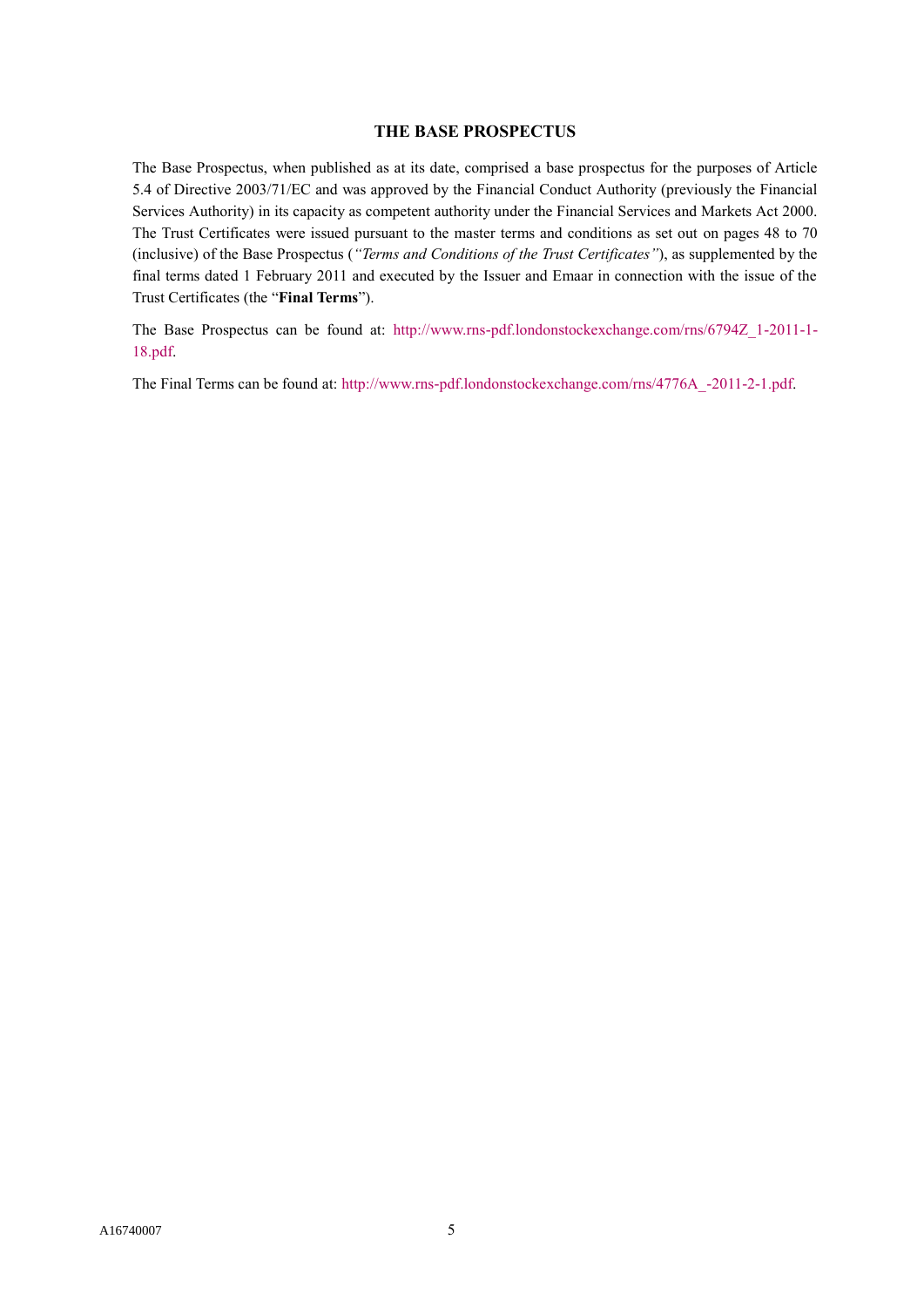## **LISTED SECURITIES**

In addition to the Trust Certificates described herein, Emaar has the following listed securities which remain outstanding as at the date of this Summary Document:

- U.S.\$500,000,000 (AED1,836,500) guaranteed convertible notes issued on 20 December 2010 with a maturity date of 20 December 2015 and a fixed interest rate of 7.5 per cent. per annum (the "**Notes**"). The Notes were admitted to the official list of the Luxembourg Stock Exchange and admitted to trading on the Euro MTF market of the Luxembourg Stock Exchange on 20 December 2010.
- U.S.\$500,000,000 (AED1,836,500) trust certificates issued as Series 2 under the Programme ("**Series 2**") on 18 July 2012 with a profit distribution at the rate of 6.4 per cent ("**Series 2**"). Series 2 was listed on NASDAQ Dubai on 18 July 2012 and has a maturity date of 18 July 2019.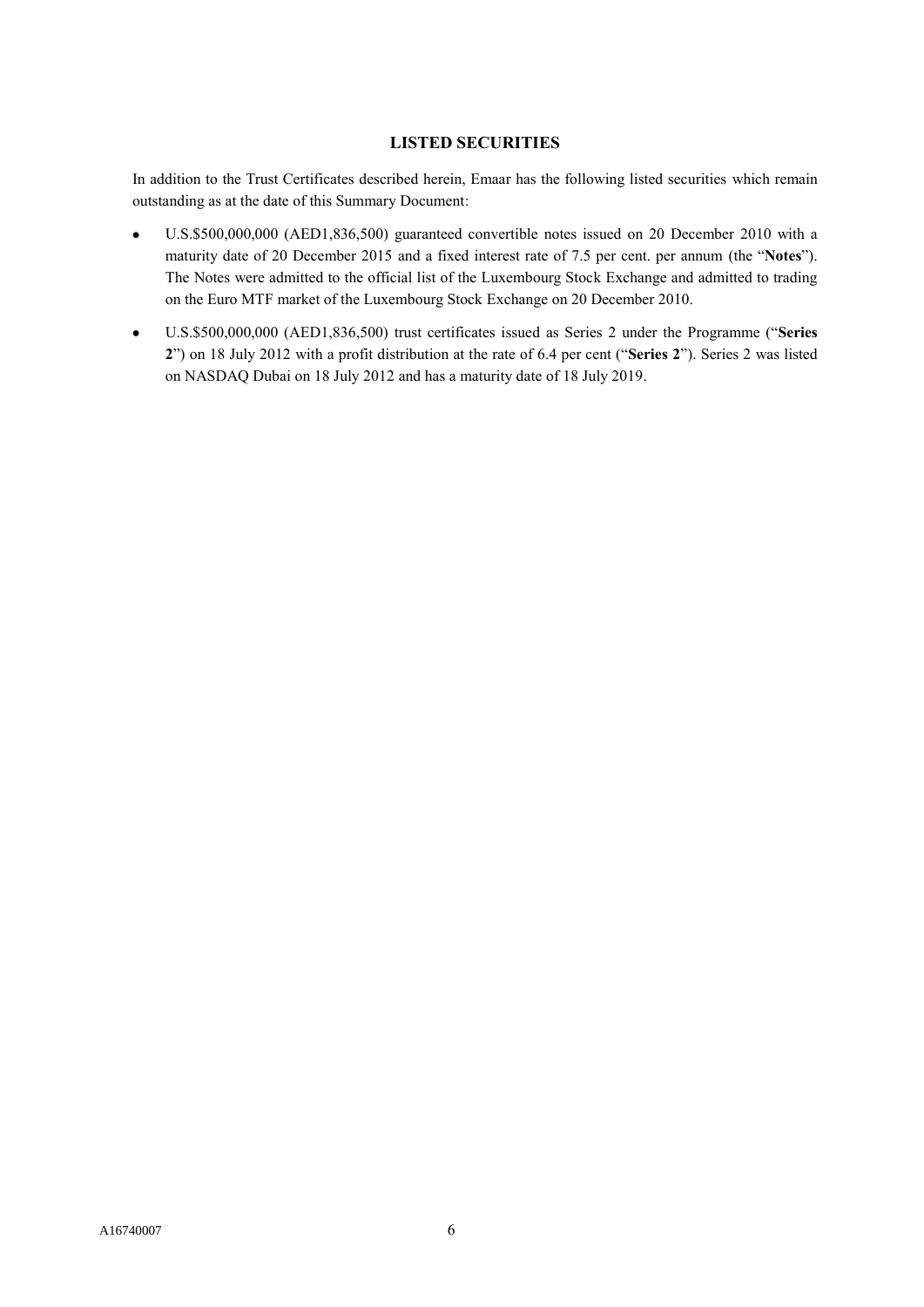#### **DESCRIPTION OF THE ISSUER**

#### **General**

Emaar Sukuk Limited, a Cayman Islands exempted company with limited liability, was incorporated on 8 September 2008 under the Companies Law (2007 Revision) of the Cayman Islands with company registration number 216801. The Issuer was established as a special purpose vehicle for the sole purpose of issuing trust certificates under the Programme and entering into the transactions contemplated by the Transaction Documents and has carried out no other activities since its incorporation. The registered office of the Issuer is at MaplesFS Limited, P.O. Box 1093, Queensgate House, Grand Cayman, KY1-1102, Cayman Islands, and its telephone number is  $+1$  345 945 7099.

The authorised share capital of the Issuer is U.S.\$50,000 divided into 50,000 ordinary shares of U.S.\$1.00 each, 250 of which have been issued. All of the issued shares are fully-paid and are held by MaplesFS Limited as share trustee under the terms of a trust deed dated 12 January 2009.

#### **Business of the Issuer**

The Issuer has a limited operating history and does not have any substantial liabilities other than in connection with the Trust Certificates and Series 2.

The objects for which the Issuer is established are set out in clause 3 of its Memorandum as registered or adopted on 8 September 2008.

#### **Financial Statements**

Since the date of its incorporation, no financial statements of the Issuer have been prepared. The Issuer is not required by Cayman Islands law, and does not intend, to publish audited financial statements.

Further information on the Issuer can be found on pages 72 to 73 (inclusive) of the Base Prospectus ("*Description of the Issuer*").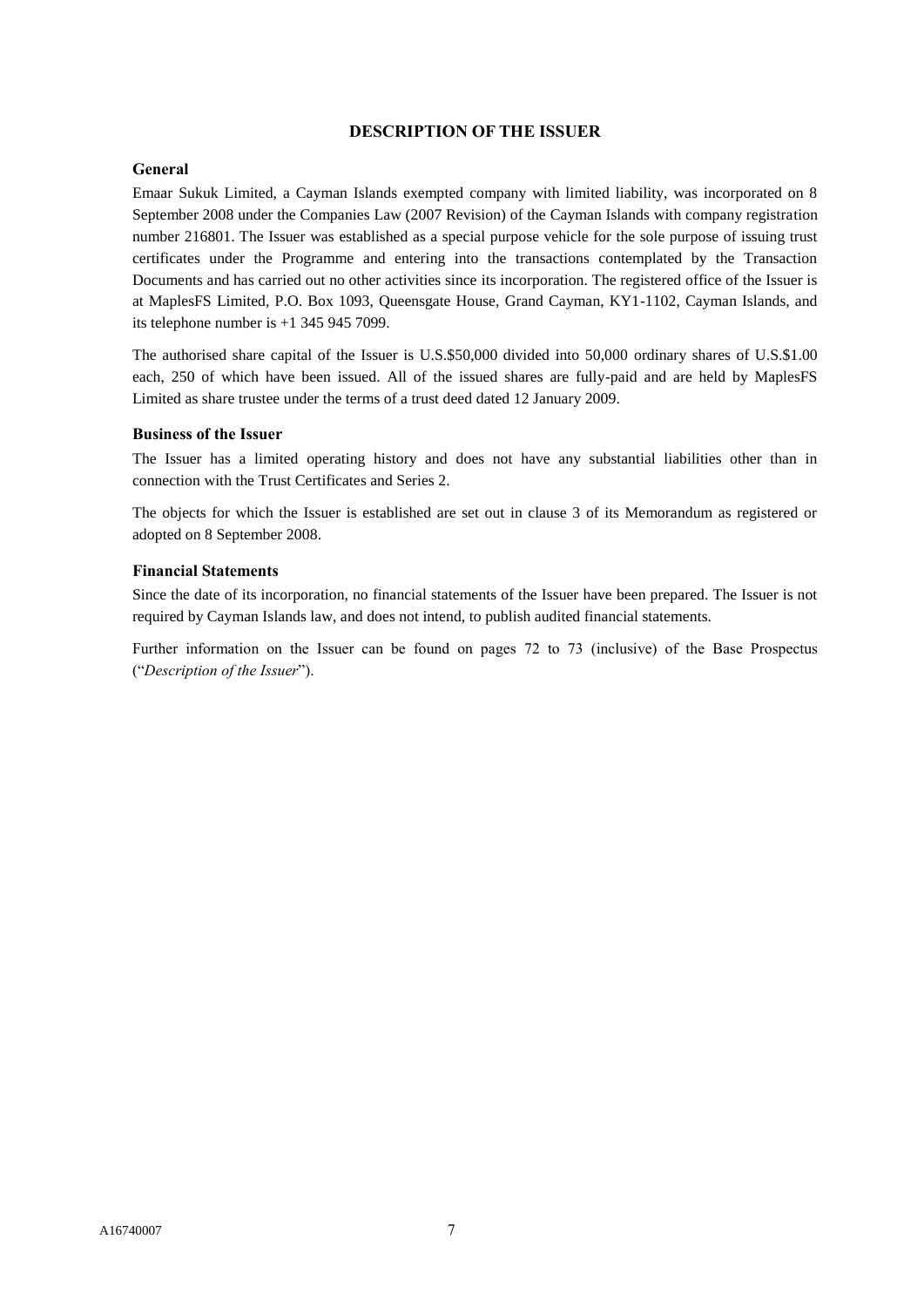#### **DESCRIPTION OF EMAAR PROPERTIES PJSC**

#### **Overview**

Emaar was incorporated as a public joint stock company on 23 June 1997 pursuant to the UAE companies law, Federal Law No. 8 of 1984, with Commercial Registration number 49563 and commenced operations on 29 July 1997. As at 30 September 2013, Emaar had a market capitalisation of AED 35,511,920,472.40 (U.S.\$9,669,685,628.97). Emaar's registered office is P.O. Box 9440, Dubai, UAE and its contact number is +971 (0) 4 367 3333.

Emaar is a leading real estate company having developed, as at 30 September 2013, approximately 10 million square metres (m<sup>2</sup>) of residential and commercial real estate. Emaar commenced operations as a property development company specialising in real estate development, specifically master planned lifestyle community developments, in Dubai. Since its incorporation, Emaar has expanded its business in the UAE and internationally and currently has developments in 13 countries across the Middle East and North African (MENA) region, the Indian sub-continent, Europe and North America.

The principal objects of Emaar are set out in its memorandum of association and are also specified in the commercial licence issued to Emaar by the Department of Economic Development of the Government of Dubai.

Further information on Emaar is included in the Base Prospectus, including without limitation in the following sections thereof:

- "Risk Factors Risk factors relating to Emaar" (pages 8 to 24 inclusive). See further "Risk Factors" below;
- "Selected Financial Information" (pages 74 to 76 inclusive);
- "Financial Review" (pages 77 to 87 inclusive);
- "Description of Emaar Properties PJSC" (pages 88 to 116 inclusive);
- "Organisation, Directors, Management and Employees" (pages 117 to 124 inclusive); and
- "Financial Information" (pages F-1 to F-90 inclusive).

However, the information referred to above is only accurate as at the date of the Base Prospectus. It should therefore be read in the light of the following information which has been published by Emaar subsequent to the date if the Base Prospectus:

- Emaar's audited consolidated financial statements as at and for the years ended 31 December 2011 and 2012;
- Emaar's unaudited (reviewed) interim condensed consolidated financial statements as at and for the nine months ended 30 September 2013; and
- the updated base prospectus dated 12 July 2012 in respect of the Programme.

The financial statements referred to above (and other financial information to be published by Emaar in the future) can be found at:

<http://www.emaar.com/index.aspx?page=investorrelations-financialresults>

The updated base prospectus referred to above can be found at: <http://www.dfsa.ae/Documents/PROSPECTUS/Emaar.pdf>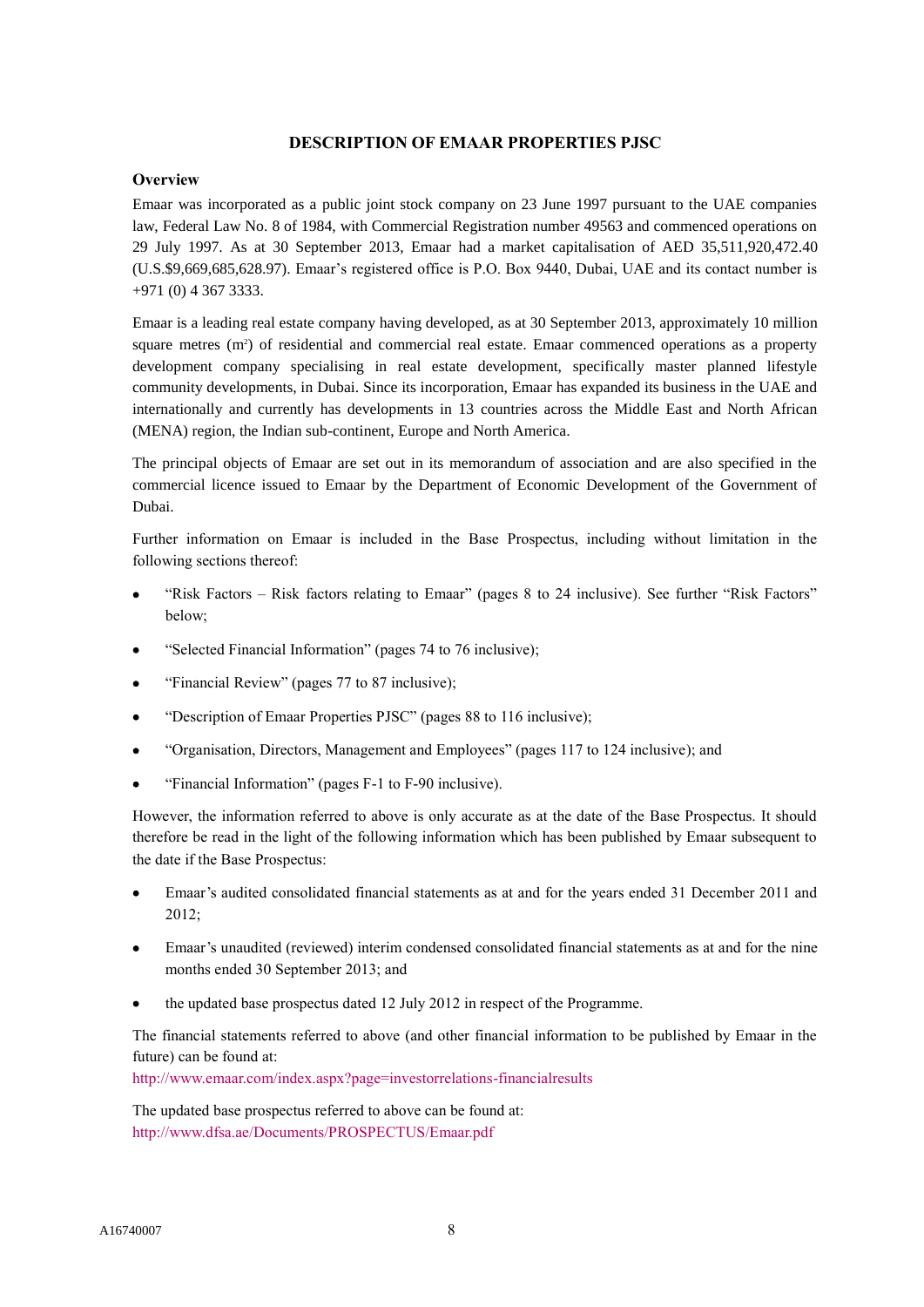#### **RISK FACTORS**

Any person accessing this Summary Document is referred to the risk factors relating to the Issuer, Emaar, the emerging markets generally, the Trust Certificates and certain other matters relevant to an investment in any trust certificates issued under the Programme, all as more particularly described in the section headed "Risk Factors" on pages 8 to 31 (inclusive) of the Base Prospectus. The risk factors set out therein continue to apply, save for the amendments and/or updates set out below:

## 1. **In respect of the risk factor entitled "Emaar's financial performance is dependent on economic and other conditions of the regions in which it operates", the following updates apply:**

Following the global economic downturn and ensuing turmoil in the UAE real estate markets, particularly in Dubai, the growth of revenue and cash flows from the property development business decreased significantly. However, the real estate market in Dubai has seen resurgence in demand during the period October 2011 to date, resulting in significantly increased real estate sales for Emaar's projects as compared to similar periods in 2009 to 2011. There can be no assurance that such increased demand for real estate in the UAE will continue. Any decrease in demand, as was the case during the global economic downturn, could cause Emaar's financial performance to deteriorate in the future.

In recent years certain of the countries in which Emaar operates, in particular Egypt and Syria, have experienced political and civil unrest, and in some cases, armed conflict.

As at the date of this Summary Document, Emaar's operations in Egypt have not been materially adversely affected by any civil or political unrest or disturbances. However, Emaar's operations could be materially adversely affected if civil and political turmoil continue in the medium to long-term.

In Syria, Emaar's project development site is adjacent to a military compound. The construction at the project is continuing, albeit at a much slower pace due to: (i) Emaar's decision to slow the pace of investment to mitigate the risk of regional unrest; (ii) the replacement of an international contractor with a locally-based one; and (iii) difficulties in sourcing construction materials. Emaar's sales operations are ongoing in Syria. The civil and political unrest in Syria is also impacting sales. During the first six months of 2013, Emaar sold one commercial unit in Syria.

Emaar does not have business interruption insurance cover in either Egypt or Syria. The primary risk in each of these jurisdictions pertains to the potential loss of Emaar's capital investment, currency devaluation, and an adverse impact on sales. If continuing civil and political unrest renders the continuation of Emaar's construction projects impracticable, it may lead to a situation where Emaar's market (for units released in Emaar's projects) ceases to exist. This could lead to an adverse impact on Emaar's revenues from such projects, and potentially, its investment in such projects as a whole.

While there has not been a significant decrease in the Group's revenues from sales in these countries, political and economic unrest may have an adverse impact on the operations and investment of Emaar in these countries during these periods.

## 2. **In respect of the risk factor entitled "Emaar's revenue diversification strategy may not be successful", the following update applies:**

Emaar's ancillary businesses (described in the section entitled "*Description of Emaar Properties PJSC*" from page 88 of the Base Prospectus) have generated revenues in the last five to six years. For example, the total revenue from the hospitality and leasing businesses (including rental income from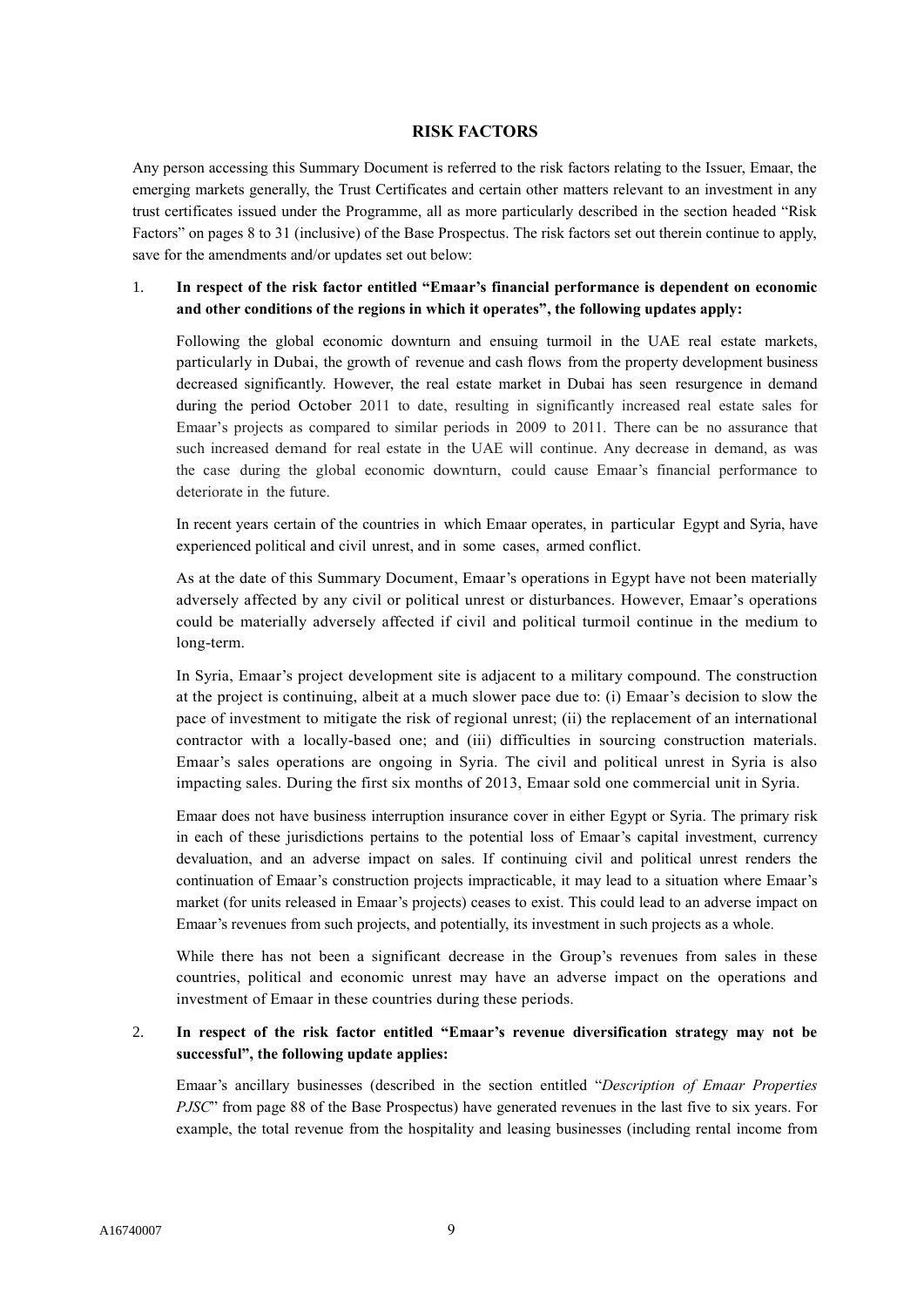leased properties and related income) for the nine month period ended 30 September 2013 amounted to AED 3.36 billion, an increase of 17.55 per cent. from a total revenue of these businesses of AED 2.85 billion for the same period in 2012. The revenue from the hospitality and leasing businesses accounted for approximately 44.35 per cent. of the Group's total revenue for the nine month period ended 30 September 2013. See note 4 to the interim condensed consolidated financial statements of Emaar for the nine months ended 30 September 2013.

## 3. **In respect of the risk factor entitled "If Emaar is required to comply with the Escrow Law, Emaar's business model could be significantly impaired", the following update applies:**

As at the date of this Summary Document, Emaar is required to comply with UAE Law No.8 of 2007 (the "**Escrow Law**") for its new property development projects in Dubai. As a result, Emaar will not be able to finance international developments and development of investment properties until such Dubai property development projects are completed as it can no longer rely on purchase price instalments paid by purchasers in Dubai to finance its other international projects. As the Dubai projects are completed in phases, Emaar does not believe that compliance with the Escrow Law will have any material impact on the availability of cash resources. However, certain additional funding will be required by Emaar to finance investment in new projects. As such, Emaar may have to access alternative sources of funds to finance its projects which may not be available on commercially acceptable terms. This may have a material adverse effect on Emaar's business, results of operations, cash flows and financial condition

4. **In respect of the risk factor entitled "Amlak, an associated company of Emaar, may need to restructure its debt obligations which may expose Emaar to loan write offs and a decrease in the value of its investment", the following updates apply:**

As at the date of this Offering Document, Emaar has a 48.0 per cent. shareholding in Amlak Finance PJSC ("**Amlak**").

Since the establishment of the steering committee tasked with reviewing the proposed merger between Amlak and Tamweel PJSC ("**Tamweel**"), the only involvement of Emaar in Amlak has been that of a shareholder and a creditor. Emaar did not, and does not, have control over Amlak's operations. Various creditors of Amlak, including Emaar, held discussions with the steering committee offering suggestions regarding the possible options for the reorganisation of Amlak. Except in such capacity, Emaar has not been able to take any other steps to determine the likely outcome in determining the conclusion of the Government-led process.

However, Dubai Islamic Bank PJSC (a publicly listed bank based in Dubai) has subsequently acquired a majority of Tamweel's shares and trading in Tamweel's shares has resumed on the Dubai Financial Market. Accordingly, Emaar believes that it is unlikely that a merger between Tamweel and Amlak will take place, although no formal announcement to that effect has been made by the steering committee. As at 30 September 2013, a consortium of depositors and financiers of Amlak had elected some of its members to a coordinating committee (the "**Committee**") in connection with certain proposals relating to the restructuring of existing facilities availed by Amlak. The Committee will seek to facilitate discussions between Amlak and its depositors and financiers. Trading in Amlak's shares on the Dubai Financial Market continues to be suspended pending the conclusion of these discussions.

Emaar is working on reducing its outstanding exposure to Amlak. Amlak is making regular repayments on certain amounts payable to Emaar (in relation to real estate finance provided by Amlak to Emaar's customers) in small proportions every month. These unpaid balances are accounted for as loans and are interest-bearing. Amlak paid 54.85 per cent. of the outstanding amount on these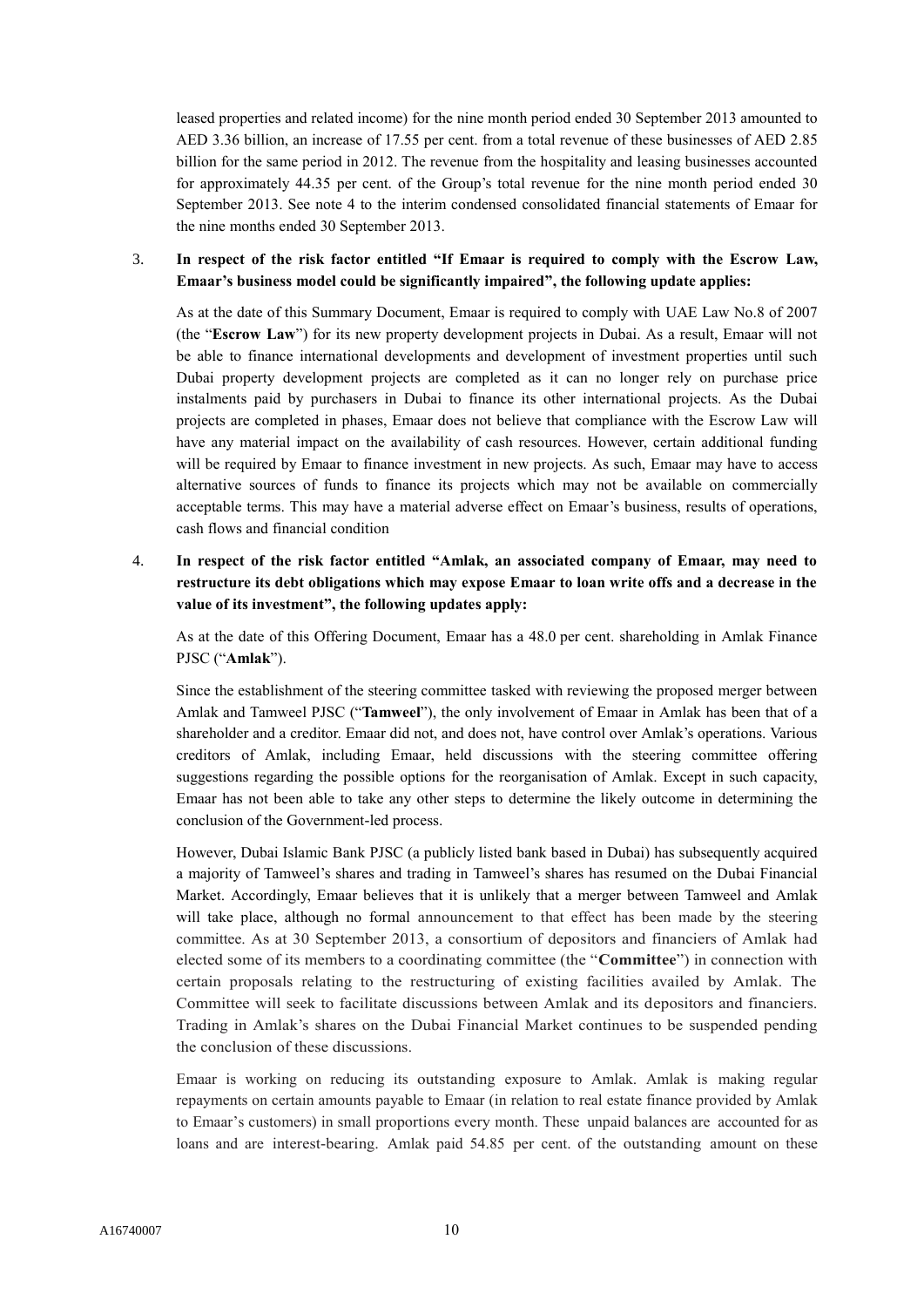balances in the year ended 31 December 2012 resulting in the reduction of Emaar's exposure to Amlak. Emaar will assess whether it should incur any impairment charges on its investments in Amlak or take any further steps in relation to its exposure to Amlak once discussions of the Committee have been finalised and the steering committee has published its recommendations. See notes 12(i), 13(ii) and (iii) to the interim condensed consolidated financial statements of Emaar for the nine month period ended 30 September 2013.

Emaar's exposure to Amlak in total is AED967.35 million as at 30 September 2013 being to the extent of AED727.34 million in equity and AED240.02 million in debt (as aforementioned). If Emaar was to make an impairment in whole in respect of its exposure to Amlak, it would have a material adverse effect on the profits of Emaar for the year during which such an impairment was made. See notes 12 and 13 to the interim condensed consolidated financial statements of Emaar for the nine month period ended 30 September 2013.

The auditors' reports on the consolidated financial statements of Emaar for the years ended 31 December 2011 and 2012, and the interim condensed consolidated financial statements of Emaar for the nine month period ended 30 September 2013, each include an emphasis of matter in respect of Emaar's investment in Amlak. For further information relating to Amlak, please see note 12 and 13 (*Loans to Associates and Joint Ventures and Investment in Associates and Joint Ventures*) to the interim condensed consolidated financial statements of Emaar for the nine months ended 30 September 2013 and notes 13 and 14 (*Loans to Associates and Joint Ventures and Investments in Associates and Joint Ventures*) to the consolidated financial statements of Emaar for the year ended 31 December 2012 and notes 14 and 15 (*Loans to Associates and Joint Ventures and Investments in Associates and Joint Ventures*) to the consolidated financial statements of Emaar for the year ended 31 December 2011.

## 5. **In respect of the risk factor entitled "There can be no assurance that, following the transfer of The Commonwealth Games Village back to Emaar MGF, Emaar MGF will not need to spend materially more than originally envisaged to refurbish the properties in preparation for handover to customers", the following update applies:**

The Commonwealth Games Village (the "**CGV**") was developed as a joint venture between Emaar MGF Construction Pvt. Limited ("**EMCPL**"), a subsidiary of Emaar MGF Land Limited (the joint venture between Emaar and MGF Development Limited in India ("**Emaar MGF**")) and the Delhi Development Authority ("**DDA**"), Government of India, for housing the athletes that participated in the Commonwealth Games 2010.

The CGV was not transferred back to Emaar MGF on completion of the games, as had been originally agreed. Although handover of the units has commenced, Emaar MGF has not been able to complete the handing over process, as completion certificates for 56 (out of a total of 1,168) apartments in CGV have been kept in abeyance pursuant to the orders of the Honourable High Court of Delhi, until a matter relating to the permissible floor area ratio is resolved with DDA.

Emaar MGF is not paying any penalties to the customers in respect of the delay in delivering such units because Emaar MGF's position is that it is not responsible for the delay. Notwithstanding this, there can be no assurance that Emaar MGF will not be liable to pay penalties for any delay in handover to customers.

In addition, EMCPL is party to certain legal proceedings with respect to CGV, including: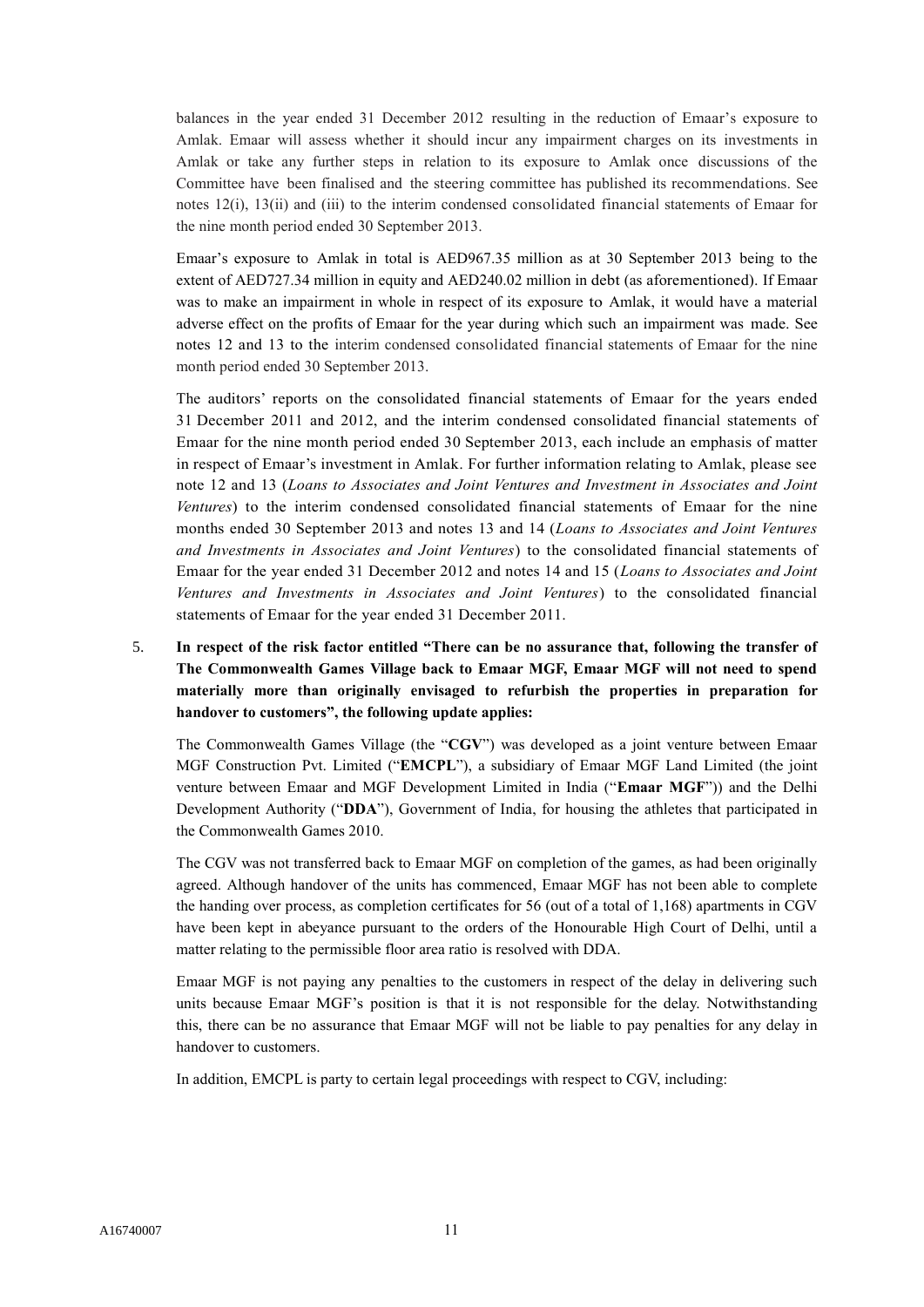- Arbitration proceedings with DDA relating to disputes arising from the project development agreement whereby EMCPL is claiming INR14.18 billion from DDA and is defending a counter claim of INR14.47 billion by DDA; and
- Arbitration proceedings with Ahaluwalia Contracts India Ltd ("**ACIL**") relating to disputes arising from a construction contract whereby EMCPL is claiming INR11.7 billion from ACIL and is defending a counter claim of INR5.27 billion by ACIL.

The above could have a negative impact on the market reputation of Emaar MGF and/or Emaar, or may create an adverse market environment for Emaar's operations in India. Further, there can be no assurance that a negative reputation in India will not affect Emaar's reputation elsewhere. This could in turn affect the future profitability of Emaar's international operations.

#### 6. **In respect of the risk factor entitled "Negative publicity stemming from concerns relating to the readiness and fitness for purpose of the CGV", the following update applies:**

In relation to the challenge by Emaar MGF of the DDA invoking of the guarantee, the Delhi High Court allowed the DDA's claim in part, for the amount of INR 930 million. In relation to the amount remaining under the guarantee (i.e. INR900 million), the Delhi High Court has referred the dispute to arbitration. These arbitration proceedings are ongoing. However, any financial loss, incurred as a result of these proceedings, would have no material impact on Emaar's operations in India or elsewhere. However, the negative publicity stemming from this incident could have a negative impact on the market reputation of Emaar MGF and may create an adverse market environment for Emaar's operations in India. As noted above, there can be no assurance that a negative reputation in India will not affect Emaar's reputation elsewhere. This could in turn affect the future profitability of Emaar's international operations.

## 7. **In respect of the risk factor entitled "Emaar's connection to Andhra Pradesh Industrial Infrastructure Corporation Ltd. ("APIIC") could have negative consequences on Emaar's operations in the province of Andhra Pradesh in India as well as widespread reputational consequences", the following update applies:**

On 10 August 2011, the High Court of Andhra Pradesh, acting on a public interest writ petition filed by a member of the State Legislative Assembly, ordered an investigation into the business of a joint venture between APIIC and Emaar. The investigation, carried out by the Central Bureau of Investigation (the "**CBI**"), culminated in criminal proceedings (in the form of three charge sheets including allegations relating to conspiracy, cheating and breach of trust) being filed with the CBI Special Court in Andhra Pradesh against 15 individuals and companies, including, *inter alia*, Emaar (represented by its Chairman, Mr. Mohamed Ali Alabbar), Emaar MGF, two joint venture companies in Andhra Pradesh, Mr. Shravan Gupta (Managing Director of Emaar MGF) and Mr. Vijay Raghavan (CFO, Emaar MGF, Southern India). At issue is (i) a development agreement, an agency agreement and an assignment agreement between two joint venture companies and Emaar MGF, which were alleged to be entered into invalidly and to be detrimental to the interests of APIIC and (ii) misappropriation of the proceeds of sales of certain plots by a third party sales agent and certain individuals. The matter is ongoing.

During the investigation, the CBI also referred the matter to the Directorate General of Economic Enforcement (the "**ED**"). Subsequently, on 25 September 2012, the ED served a provisional attachment order under the Prevention of Money Laundering Act 2002 on approximately 4.8 acres of land in Delhi owned by a subsidiary of Emaar MGF, valued at approximately INR 88.6 million. Emaar MGF has filed an appeal against the order.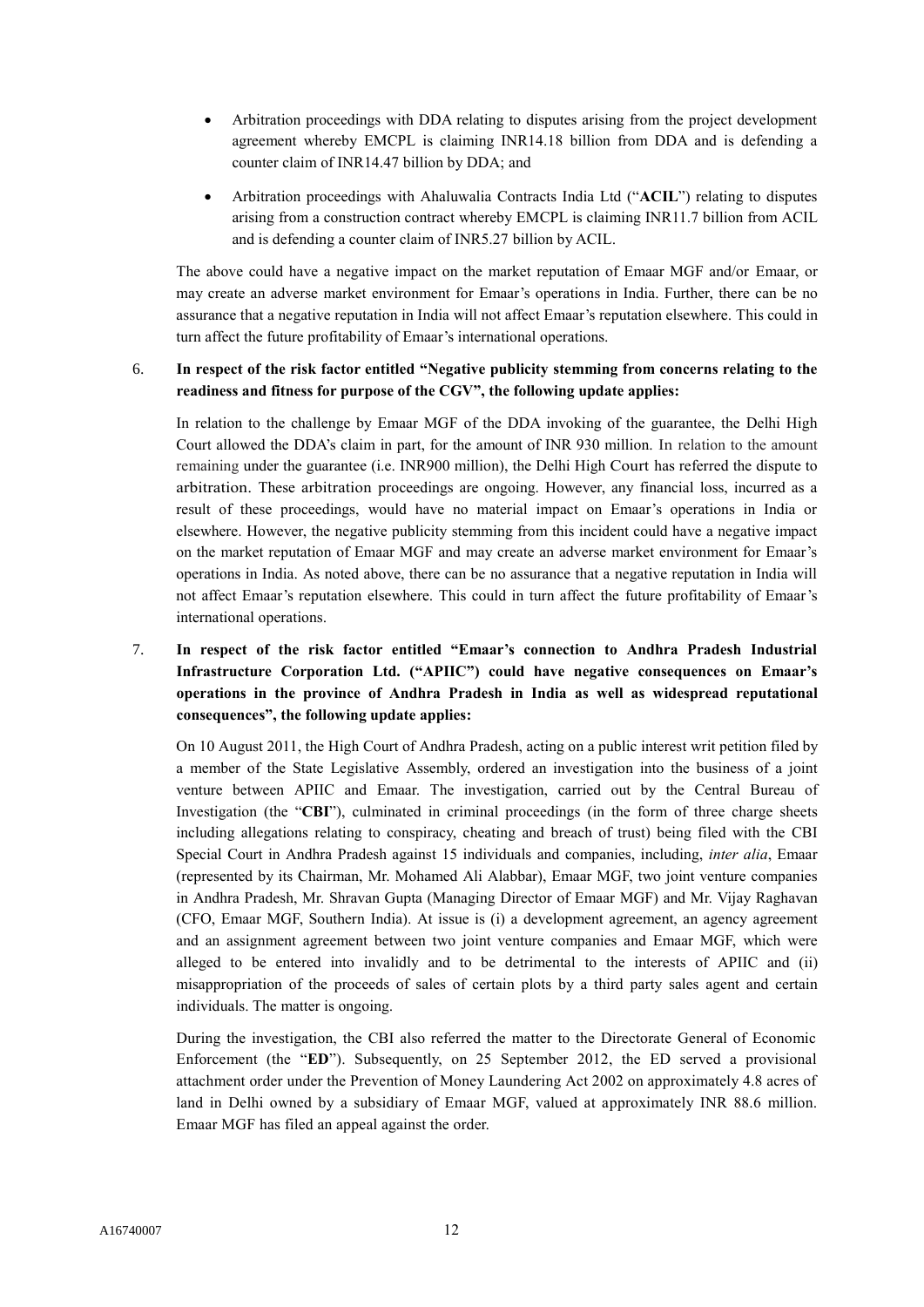Any adverse decision in the above matters and Emaar's connection to APIIC could adversely affect Emaar MGF's financial condition and could have a negative impact on the market reputation of Emaar MGF and/or Emaar, or may create an adverse market environment for Emaar's operations in India. Further, there can be no assurance that a negative reputation in India will not affect Emaar's reputation elsewhere. This could in turn affect the future profitability of Emaar's international operations.

## 8. **In respect of the risk factor entitled "A legal dispute relating to APIIC's stake in a joint venture with Emaar may have an unfavourable outcome and negative reputational consequences for Emaar", the following updates apply:**

The legal dispute relating to APIIC's stake in a joint venture with Emaar is on-going. Emaar has applied to the High Court of Andhra Pradesh to request the dispute to be settled either through arbitration or a statutory conciliation board in accordance with applicable law. Separately, Emaar is also carrying on discussions with the Government of Andhra Pradesh with the aim of reaching an inprincipal agreement on the proposed approach to resolve this dispute.

APIIC contests that the units which have already been sold cannot be registered. As a result, payments from customers in respect of such sales have ceased. Emaar MGF has chosen to stop construction on the projects in the State of Andhra Pradesh pending the conclusion of the civil proceedings. Any financial loss incurred as a result of these proceedings would not be material in the context of the Group.

Emaar MGF incurred net losses during the financial year ended 31 December 2012 and during the nine month period ended 30 September 2013, and therefore, did not contribute to the profitability of the Group. There can be no assurance that a negative outcome in such aforementioned proceedings will not affect Emaar MGF's reputation or its future profitability. The extent of such a potential impact on the future profitability of Emaar MGF cannot be assessed.

## 9. **In respect of the risk factor entitled "The continued success of Emaar's businesses is dependent in part upon disposable income and consumer spending and the continued appeal of Dubai as a tourist and business destination", the following update applies:**

Despite the slowdown in growth rates in 2009 in the aftermath of the global financial crisis, GDP growth has increased in recent years (4.4 per cent. in 2012, 3.4 per cent. in 2011 and 2.8 per cent. in 2010, according to the Dubai Economic Council and Dubai Statistics Centre). Dubai also saw a significant increase in tourism and retail sales in 2011 and 2012, which may have been due to the ''Arab Spring'' and the general perception that Dubai is a safe and stable jurisdiction in the GCC. According to the Department of Tourism and Commerce Marketing, Dubai recorded 10.16 million visitors in 2012 and 5.5 million visitors in the first half of 2013. Dubai International Airport reported that it handled 58 million passengers and The Dubai Mall recorded 65 million visitors in 2012. Despite this strong growth in the Dubai economy, a decline in tourism could have an adverse effect on Emaar's business, results of operations and financial conditions.

## 10. **In respect of the risk factor entitled "Recent UAE visa legislation may have an adverse effect on Emaar's business", the following update applies:**

The Government of the UAE announced a proposal to change the term of renewable multiple-entry visas from six months, to three years, but no details have been provided as yet. If the new visa law issued on 2 May 2009 discourages property investment in the UAE, it may have a material adverse effect on Emaar's business, results of operations, financial condition and prospects.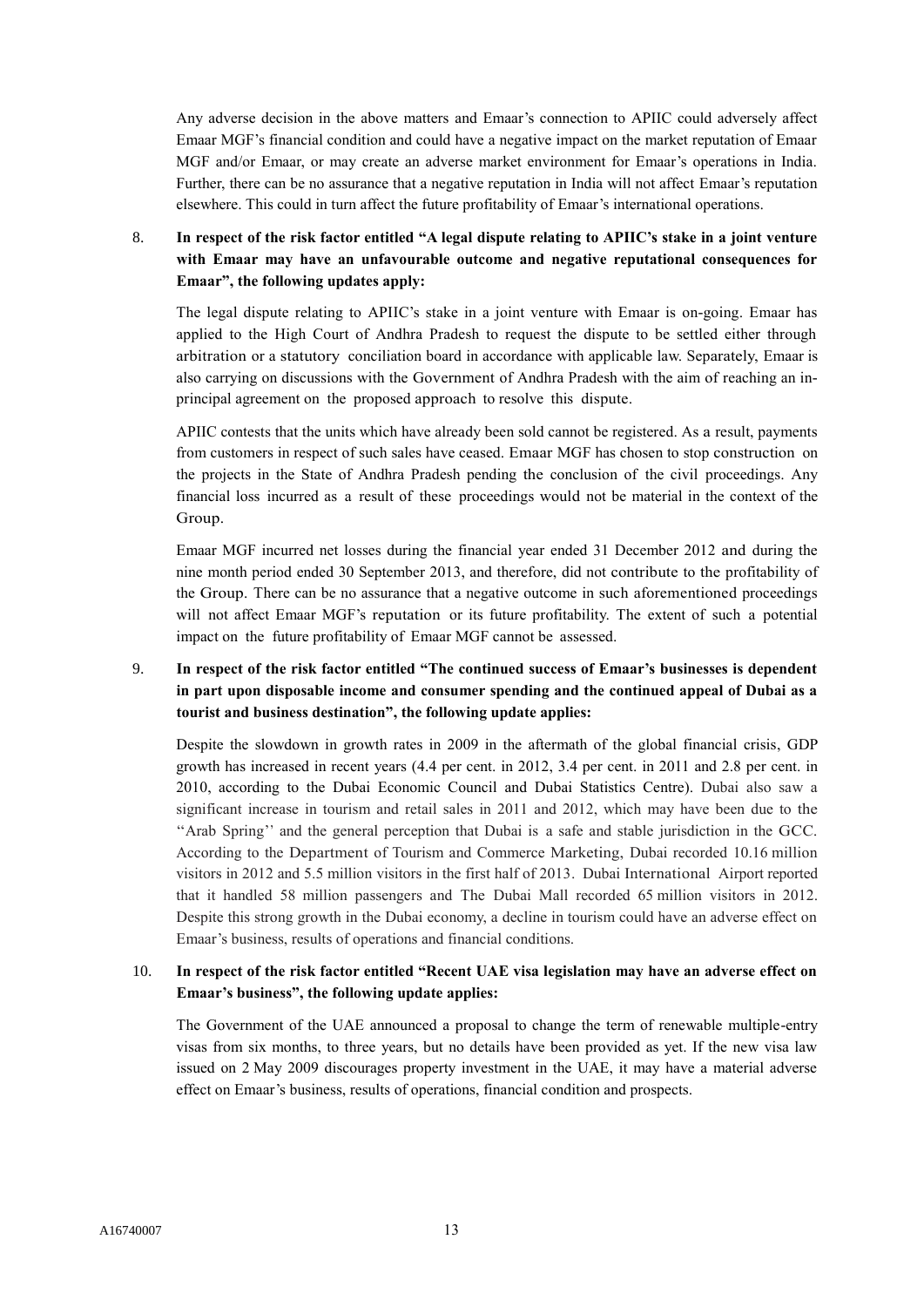## 11. **In respect of the risk factor entitled "International sanction considerations", the following update applies:**

Certain countries in the Middle East and Africa are subject to sanctions as at the date of this Summary Document. Any such sanction could limit Emaar's ability to conduct business in certain jurisdictions and could have a material adverse effect on Emaar's business, results of operations, cash flows and financial condition.

#### **The following additional risk factors apply:**

## 12. **The outcome of appeals by EMPCL relating to tax demands raised by Indian tax authorities could adversely affect Emaar's market reputation and future profitability**

The Indian tax authorities have raised tax demands on EMPCL, including INR2.7 billion in respect of income tax, INR1.3 billion in respect of service tax and INR3.1 billion in respect of Delhi value added tax. EMPCL has challenged each demand and has filed appeals with the relevant tax authorities and with the Indian courts.

Any adverse decision in the above matters could adversely affect Emaar MGF's financial condition and could have a negative impact on the market reputation of Emaar MGF and/or Emaar, or may create an adverse market environment for Emaar's operations in India. Further, there can be no assurance that a negative reputation in India will not affect Emaar's reputation elsewhere. This could in turn affect the future profitability of Emaar's international operations.

## 13. **Investigations by ED against the Emaar MGF group alleging violation of the Foreign Exchange Management Act, 1999 and its implementing regulations ("FEMA") could adversely affect Emaar's market reputation and future profitability**

On 3 December 2009, Emaar MGF was subjected to search and seizure operations conducted by the ED. During the course of the search and seizure operations at the offices of Emaar MGF, the ED took custody of certain documents and recorded the statements of certain officers of Emaar MGF.

Based on the investigations conducted by the ED, on 17 May 2013, the Assistant Director of the ED filed a written complaint with the Special Director of Enforcement against the Emaar MGF group and its respective directors (the "**Complaint**"). Pursuant to the Complaint, on 4 June 2013, the Special Director of Enforcement issued a Show Cause Notice to, *inter alia*, Emaar MGF, EMCPL and their respective directors (the "**SCN**").

Under the SCN, it is alleged that the Emaar MGF group has utilised the proceeds of foreign direct investment totalling approximately INR 86 billion (including INR 48 billion received from Emaar) for the acquisition of agricultural land in India in violation of the Foreign Exchange Management Act, 1999 and its implementing regulations ("**FEMA**").

Emaar MGF is in the process of filing a reply to the SCN and is of the opinion that it is in compliance with FEMA and has the required approvals and/or clarifications from the appropriate government authorities.

Any adverse decision in the above matter could have a negative impact on the investment of Emaar in India or may create an adverse market reputation for Emaar MGF and/or Emaar. Further, there can be no assurance that a negative reputation in India will not affect Emaar's reputations elsewhere. This could in turn affect the future profitability of Emaar's international operations.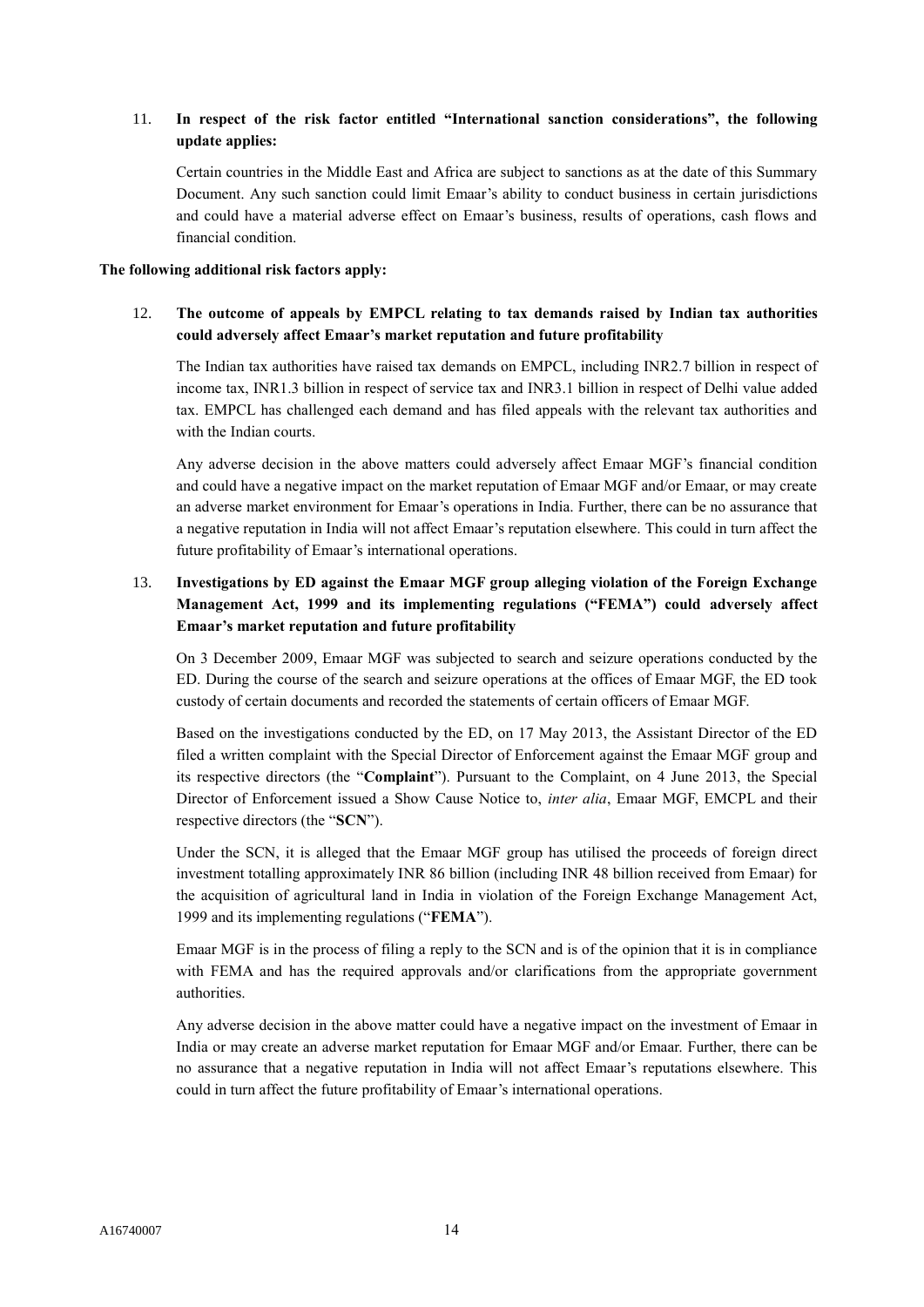#### 14. **Foreign Account Tax Compliance Act withholding may affect payments on the Certificates**

Sections 1471 to 1474 of the U.S. Internal Revenue Code of 1986 ("**FATCA**") impose a new reporting regime and, potentially, a 30 per cent. withholding tax with respect to: (a) certain payments from sources within the United States; (b) ''foreign passthru payments'' made to certain non-U.S. financial institutions that do not comply with this new reporting regime; and (c) payments to certain investors that do not provide identification information with respect to interests issued by a participating non-U.S. financial institution.

Whilst the Certificates are in global form and held within the ICSDs, in all but the most remote circumstances, it is not expected that FATCA will affect the amount of any payment received by the ICSDs. However, FATCA may affect payments made to custodians or intermediaries in the subsequent payment chain leading to the ultimate investor if any such custodian or intermediary generally is unable to receive payments free of FATCA withholding. It also may affect payment to any ultimate investor that is a financial institution that is not entitled to receive payments free of withholding under FATCA, or an ultimate investor that fails to provide its broker (or other custodian or intermediary from which it receives payment) with any information, forms, other documentation or consents that may be necessary for the payments to be made free of FATCA withholding. Investors should choose the custodians or intermediaries with care (to ensure each is compliant with FATCA or other laws or agreements related to FATCA) and provide each custodian or intermediary with any information, forms, other documentation or consents that may be necessary for such custodian or intermediary to make a payment free of FATCA withholding. Investors should consult their own tax adviser to obtain a more detailed explanation of FATCA and how FACTA may affect them. The Issuer's obligations under the Certificates are discharged once it has paid the common depositary for the ICSDs and the Issuer has therefore no responsibility for any amount thereafter transmitted through the ICSDs and custodians or intermediaries.

The Cayman Islands entered into a Model 1 intergovernmental agreement (the "**IGA**") with the United States on 29 November 2013. The terms of the IGA are broadly similar to those agreed with the United Kingdom and the Republic of Ireland. Under the terms of the IGA (which, although signed, still needs to be approved by both jurisdictions), the Issuer will not be required to enter into an agreement with the Internal Revenue Service (the "**IRS**"), but may instead be required to register with the IRS to obtain a Global Intermediary Identification Number ("**GIIN**") and then comply with Cayman Islands legislation that is to be implemented to give effect to the IGA. The terms of such legislation are at this stage still uncertain and it is not yet clear whether the Issuer will be a certified deemed compliant entity with no reporting required or a registered deemed compliant entity which would require the Issuer to report to the Cayman Islands Tax Information Authority, which will exchange such information with the IRS under the terms of the IGA. To the extent the Issuer cannot be treated as a certified deemed compliant entity, the Issuer would be a "Reporting Cayman Islands Financial Institution" (as defined in the IGA). As such, the Issuer can effect registration with the IRS to obtain a GIIN through to the end of 2014. Under the terms of the IGA, withholding will not be imposed on payments made to the Issuer, or on payments made by the Issuer to the Certificateholders (other than perhaps certain passthru withholding), unless the IRS has specifically listed the Issuer as a non-participating financial institution, or the Issuer has otherwise assumed responsibility for withholding under United States tax law.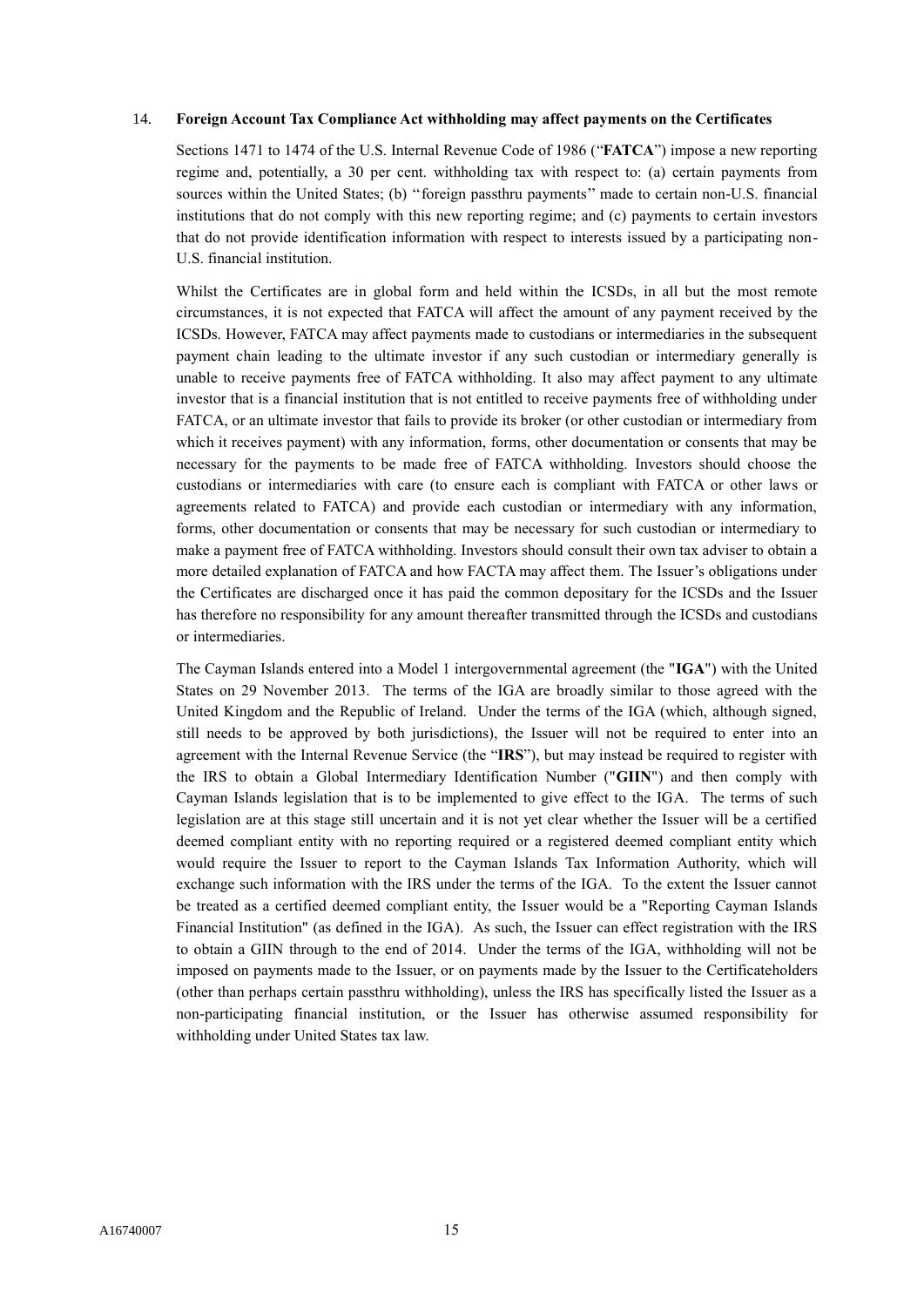#### **OFFER OF SECURITIES**

As described above, the Trust Certificates were originally offered to prospective investors as the first Series issued under the Programme, pursuant to the master terms and conditions in the Base Prospectus as supplemented by the Final Terms.

No offer is being made by the Issuer, Emaar or any other party pursuant to this Summary Document or otherwise in connection with the Listing. No expenses will be charged to actual or prospective holders of the Trust Certificates in connection with the Listing.

No proceeds will be payable to Emaar or the Issuer in connection with the Listing. The net proceeds of the issue of the Trust Certificates were paid to Emaar on the Issue Date as described under "Structure Diagram and Cashflows" below and were used by Emaar for its general corporate purposes.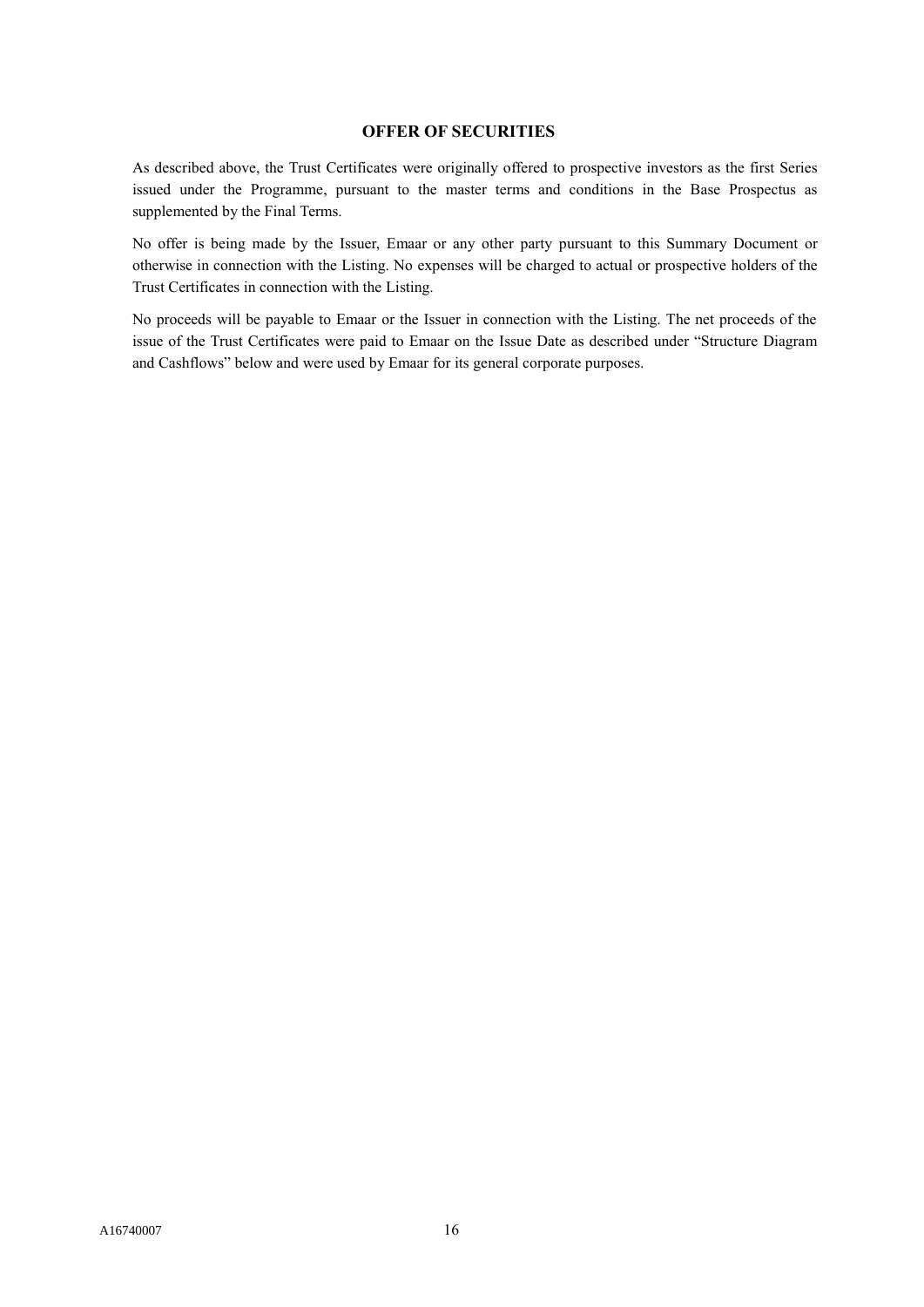#### **STRUCTURE DIAGRAM AND CASHFLOWS**

*Set out below is a simplified structure diagram and description of the principal cash flows underlying the Trust Certificates. Recipients of this Summary Document are referred to the sections of the Base Prospectus headed "Terms and Conditions of the Trust Certificates" and "Summary of the Principal Transaction Documents" for a fuller description of certain cash flows and for an explanation of the meaning of certain capitalised terms used below.*

### **Structure Diagram**



#### **Cashflows**

#### *Payments by the Certificateholders and the Issuer*

On the Issue Date, the relevant Certificateholders paid the issue price in respect thereof to Emaar Sukuk Limited and Emaar Sukuk Limited paid an equivalent amount to Emaar as the purchase price payable under the relevant Supplemental Purchase Agreement for the Relevant Lease Assets. Details in respect of the Relevant Lease Assets are annexed to the Final Terms, a copy of which can be found as described in "The Base Prospectus" above.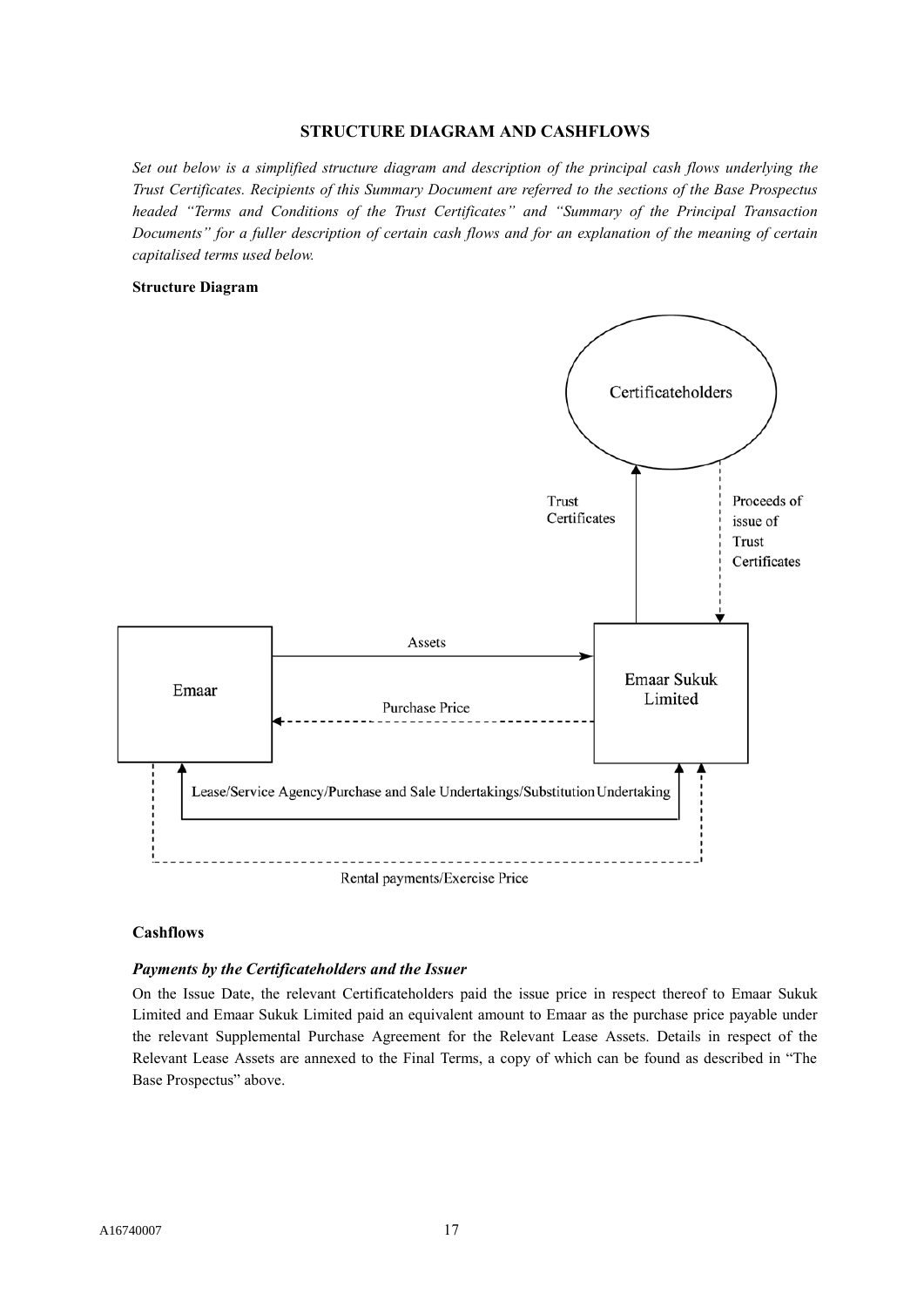## *Periodic Payments by the Issuer*

Prior to each Periodic Distribution Date, the Lessee (Emaar, acting in such capacity) will pay to Emaar Sukuk Limited an amount reflecting the rental due in respect of the Relevant Lease Assets, which is intended to be sufficient to fund the Periodic Distribution Amounts payable by the Issuer under the Trust Certificates and shall be applied by the Issuer for that purpose on the corresponding Periodic Distribution Date.

## *Dissolution Payments*

On the Maturity Date, Emaar Sukuk Limited will have the right under the Purchase Undertaking to require the Obligor (Emaar, acting in such capacity) to purchase all of its rights, benefits and entitlements in and to the Relevant Lease Assets and the exercise price payable by the Obligor to the Issuer is intended to fund the Dissolution Amount payable by the Issuer under the Trust Certificates on the Maturity Date.

The Trust may be dissolved prior to the Maturity Date as a result of the imposition of Taxes or following the occurrence of a Dissolution Event, in each case as more particularly described in the Conditions. In any such case the Dissolution Amount will be funded by requiring the Obligor to purchase the Relevant Lease Assets and to pay the exercise price to or to the order of Emaar Sukuk Limited (pursuant to the terms of the Purchase Undertaking or the Sale Undertaking, as the case may be).